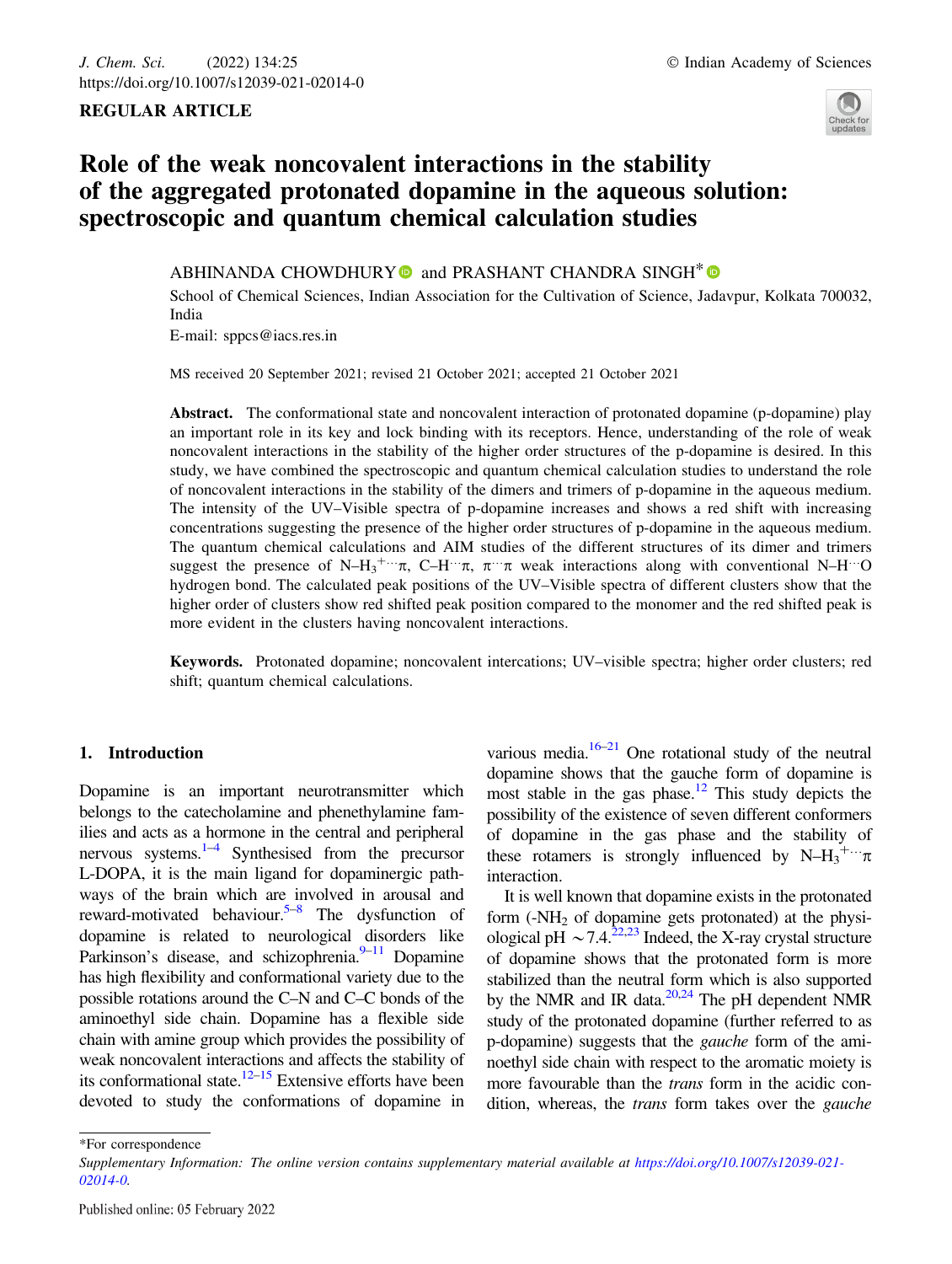conformation of p-dopamine in the basic condition. $24$  In one of the theoretical studies, it has also been suggested that the hydrogen bonding of the solvent stabilizes the anti conformers of p-dopamine and the stability of this form is similar to the conformer with the intramolecular hydrogen bond. $^{25}$  In the gas phase study of p-dopamine, it has been reported that the gauche form of dopamine is more stable than the *trans* form and the  $-NH<sub>2</sub>$  group is pointing towards the benzene ring to maximize the intramolecular N–H… $\pi$  interaction.<sup>26</sup> These studies discuss the conformational preference of the p-dopamine monomer in the gas and solution phases as well as the role of the protonated units in the stability of its different rotamers. In a recent study, the influence of different groups on the intermolecular interaction energies of different aromatic molecules, including neutral dopamine, has been studied in addition to the interaction of these molecules with a grapheme surface. It has been shown that T-shaped structural dimers of dopamine are most stable and the stabilities are dominated by the presence of  $-NH_2$  interactions with the  $\pi$ -ring due to quadrupole interactions. $27$  It is well established that p-dopamine interacts with the dopaminergic receptors where the conformation and noncovalent interactions of p-dopamine play important roles in its key and lock binding with its receptors.  $28-30$  Earlier studies are mainly focussed on the conformational as well as noncovalent interactions of the monomeric form of p-dopamine in the solution and gas phases. However, in the physiological condition, the aggregated form of p-dopamine exists and its binding with its receptors are highly dependent on the concentrations. $29,31$  Hence, understanding of the stability, conformation state and the role of the noncovalent interactions of the aggregated form of p-dopamine in the aqueous medium is important.

In this manuscript, we have studied the concentration dependent change in the UV–Visible spectra of p-dopamine in the aqueous buffer medium ( $pH = 7.4$ ) to understand the role of the different aggregated forms of p-dopamine in the ground state. Further, the quantum chemical calculation has been performed to understand the energetic, conformational state and the role of noncovalent interactions in the stability of the aggregated p-dopamine in the ground state.

## 2. Method section

#### 2.1 Experimental section

Dopamine hydrochloride (98% purity) was purchased from Sigma-Aldrich. All solutions were freshly prepared in 10 mM Tris-HCl buffer (pH=7.4) and stored at 4 °C. All the experiments were performed at  $25 \pm 2$  °C. UV–Visible measurements were performed using Evolution 201 (Thermo Fisher) spectrophotometer. Fluoromax 4 (HORIBA Scientific) spectrometer was used for the steady state emission measurements. The slit width was kept fixed at 2 nm for all the measurements.

#### 2.2 Computational section

We selected two monomeric forms (gauche and trans) to generate the dimers and trimers of protonated dopamine. Both the gauche and trans-forms of the side chain of p-dopamine were optimized in the aqueous medium. The notations *gauche* and *trans* were taken from a previous study. $20^{\circ}$  The conformers were generated by rotating the dihedral angle of  $C_{\text{av}}-C_{\text{alk1}} C_{\text{alk2}}$ –N of the molecule. Total, eighteen dimeric and ten trimeric forms of dopamine were found to be stable in the aqueous medium. All the optimizations were done using DFT-B3LYP method with Grimme's D2 dispersion correction and  $6-311++G(d,p)$  basis set. $32$  The polarisable continuum model (PCM) has been used to include the solvent (water) effect in the calculations. $33$  The frequency calculation for each optimised structure provides only positive values confirming the stable nature of the structure at the potential energy surface. The binding energy has been calculated using Equation 1 and has been corrected for the zero point contribution. $34$  The relative population of each conformer has been calculated using equation 2.

$$
\Delta E_n(n = 2, 3) = E_{(n=2,3)} - nE_{monomer}
$$
 (1)

$$
\frac{N_i}{N_j} = e^{(g_j - g_i)/kT} \tag{2}
$$

here  $\Delta E_n$  (n = 2,3) represents the binding energies of dimer and trimers of dopamine,  $E_{(n=2,3)}$  depicts the energies of the respective dimer and trimer of dopamine whereas the  $E_{\text{monomer}}$  shows the minimum energy of the monomer. The  $N_i$  and  $N_j$  represent the populations of the monomer, dimer and trimer with respect to the most stable form.  $g_i$  is the free energy of the species of interest for dimer/trimer whereas  $g_i$  is the free energy of the minimum energy structure in that form. Finally, we have calculated the absorption maximum of each optimised structure using the TD-B3LYP method with Grimme's D2 dispersion correction and  $6-311++G(d,p)$  basis set to understand the contribution of the different forms of dopamine in its experimental UV–Visible data. All the calculations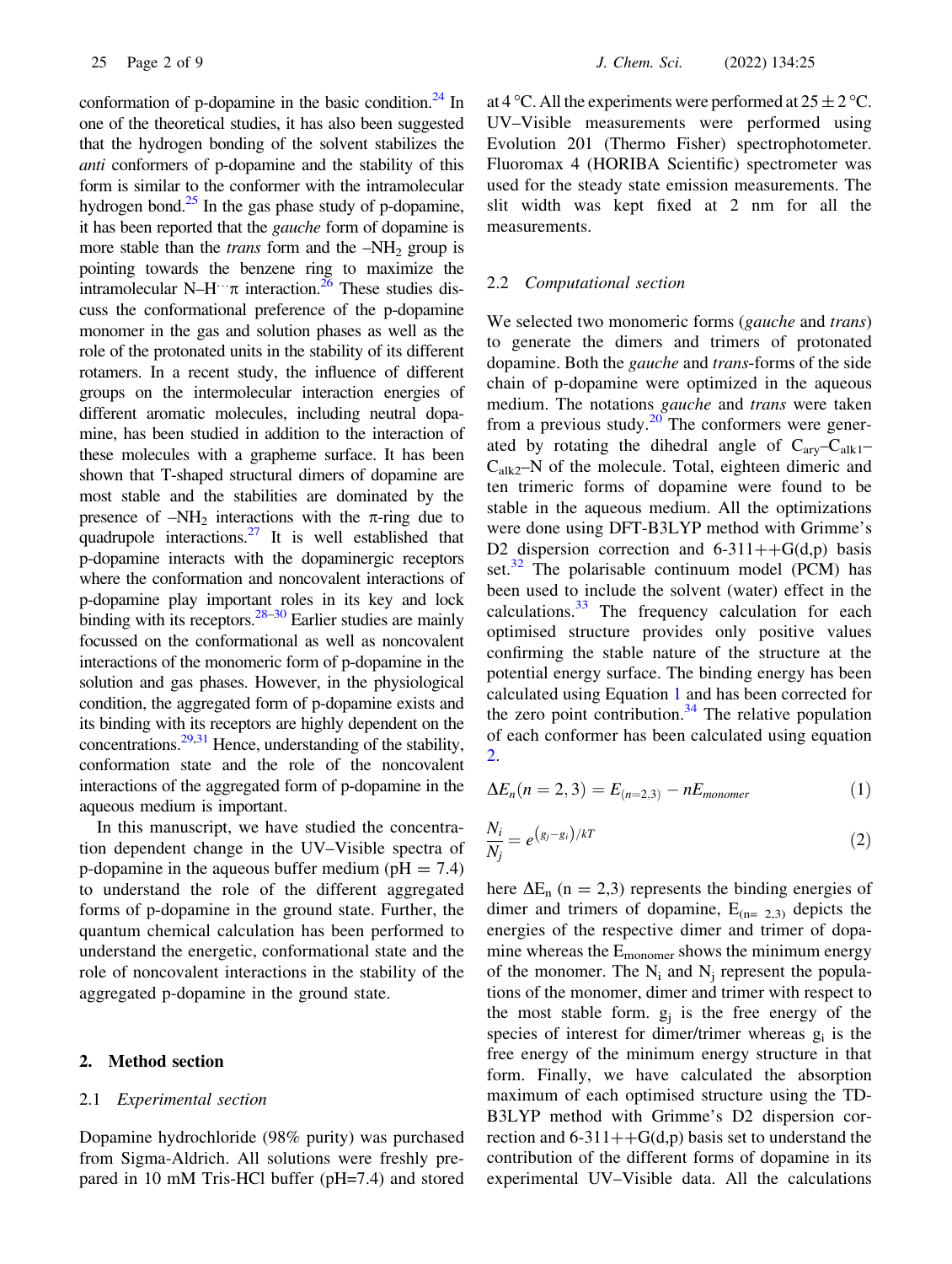were performed using the G16 suit of programme. $35$ To understand the nature of interactions between individual interacting molecules in the dimers and trimers of dopamine in solution phase, the Atoms in Molecules (AIM) analysis was also performed using AIM2000 software, using  $B3LYP/6-311++G(d,p)$ 

#### 3. Results and Discussions

method. $36,37$ 

Figure 1a shows the concentration dependent UV– Visible spectra of p-dopamine, whereas the change in the peak maxima ( $\lambda_{\text{max}}$ ) of the UV–Visible spectra with respect to the concentration of p-dopamine is shown in Figure 1b. The  $\lambda_{\text{max}}$  of p-dopamine appears at  $\sim$  265 nm and gets red shifted to  $\sim$  279 nm with further addition of dopamine (Figure 1a). The intensity of the UV–Visible spectra of p-dopamine also increases with its concentration. The change in the  $\lambda_{\text{max}}$  of p-dopamine with its concentrations depict that the  $\lambda_{\text{max}}$  of p-dopamine gets red shifted monotonically up to  $\sim$  75  $\mu$ M and then becomes constant. The change in the  $\lambda_{\text{max}}$  and intensity of the UV–Visible spectra of p-dopamine suggest that the dopamine exists in different aggregated forms in the ground state. Further, the concentration dependent emission spectra of p-dopamine (Figure S1, SI) were also measured and it was found that the emission maxima appear at 314 nm which does not show any significant shift with the addition of p-dopamine. The intensity of the emission spectra increases with the addition of p-dopamine and it gets saturated around 75  $\mu$ M. The change in the emission spectra suggests that the aggregated structure of p-dopamine also exists in the excited state; however, the mode of the interaction of the aggregated form of dopamine in the excited state is different from the ground state.

To probe further into the possible contribution of different aggregated forms of p-dopamine in its UV– Visible spectra, the quantum chemical calculations for several conformers of p-dopamine in its dimer and trimer forms have been performed considering the effect of solvent. Here, we have selected the conformers in which the hydroxyl groups of dopamine remain coplanar with the benzene ring and there is O-H…O-H interaction in the catechol moiety as it has been found to be the most stable arrangement in previous reports.<sup>14,26</sup> The structures of *gauche* (M1) and trans (M2) form of monomeric dopamine molecules are shown in Figures 2a and 2b respectively. The  $C_{\text{arv}}$ - $C_{\text{alk1}}-C_{\text{alk2}}-N$  dihedral angles are  $-54.7^{\circ}$  and  $-178.4^{\circ}$ for M1 and M2, respectively as taken from a previous study.<sup>20</sup> The energetic data suggests that the M1 is slightly more stable  $(0.84 \text{ kcal mol}^{-1})$  than M2. The population ratio of M1 to M2 was found to be 76:24, which suggests that the *gauche* form is more populated than the trans form. The energetic and population data suggest that both M1 and M2 forms of p-dopamine can exist in the solution. However, the population of the gauche form is more than trans form. Indeed in an earlier experimental study, it has been found that the population of gauche form of p-dopamine is more in the neutral and acidic pH conditions than the basic condition.<sup>24</sup> The *gauche* conformation of the side chain in the gas phase has been predicted to be more stable in this type of 1,2-disubstituted ethane as the amino group can interact favourably with the  $\pi$  ring.<sup>13</sup> Further, we have calculated the  $\lambda_{\text{max}}$  of M1 and M2 forms of p-dopamine and it was found to be 257.0 and 255.0 nm, respectively. The  $\lambda_{\text{max}}$  of M1 form is closer to the experimental value which also suggests



Figure 1. a) UV–visible spectrum of p-dopamine in Tris-HCl buffer with gradually increasing concentrations; b) Plot of the change in the maximum peak positions of p-dopamine with increasing concentrations.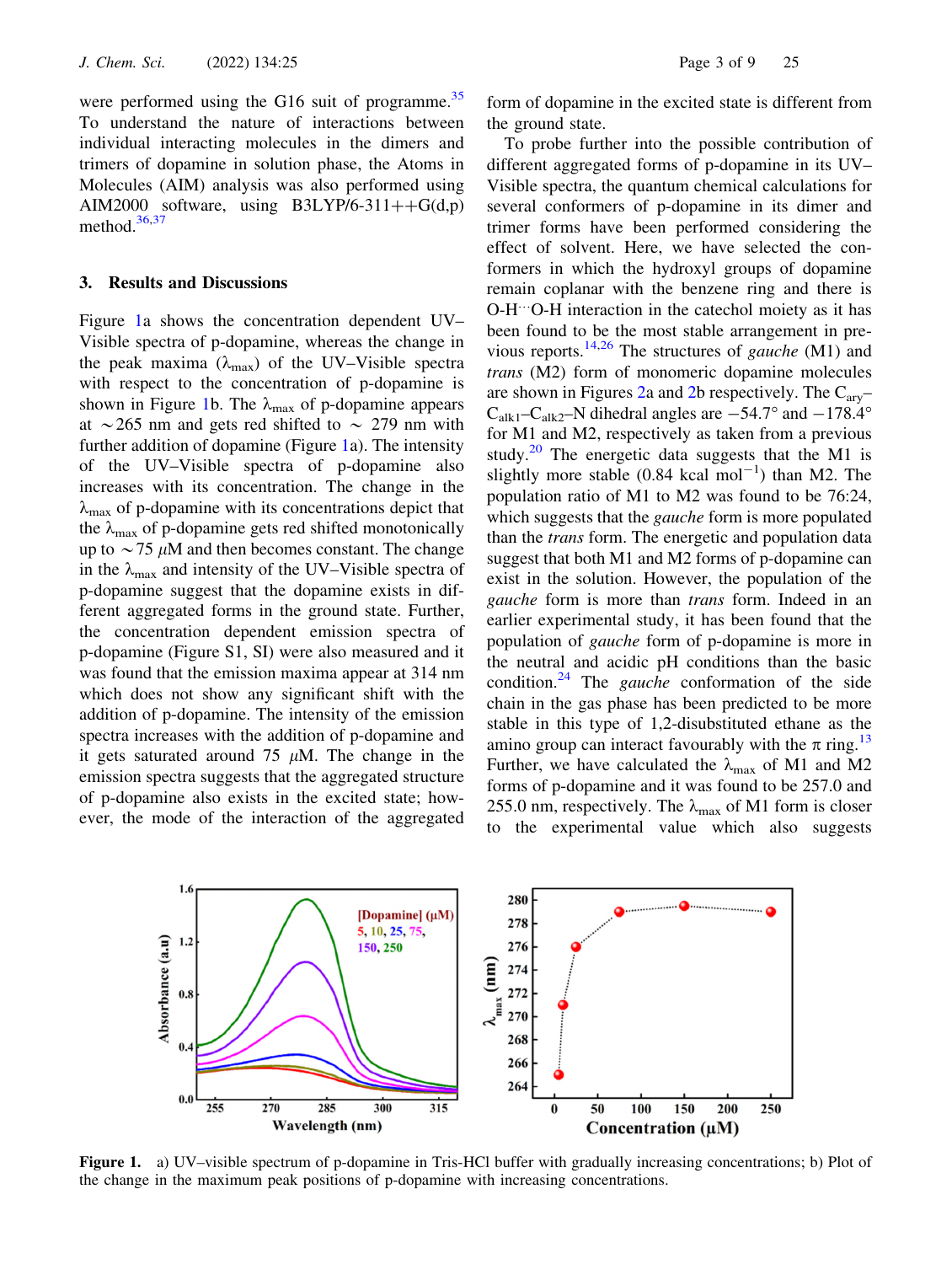

Figure 2. Structures of protonated dopamine monomers having different dihedral angles of  $C_{arv}$ - $C_{alk1}$ - $C_{alk2}$ -N a) gauche form, M1 b) trans form, M2. Colour code used is: C, N, O, H are in cyan, blue, red and white respectively.

dominance of the gauche monomeric form of p-dopamine in the aqueous buffer medium of  $pH = 7.4$ .

The UV–visible data suggested the role of the higher order of aggregates of p-dopamine in the aqueous buffer medium; hence, we have optimized the different dimeric and trimeric structures of p-dopamine starting from its M1 and M2 monomeric forms. We could find a total of eighteen minimum energy structures of the dimeric form of p-dopamine whose structures are given in Figures 3 (top 10 minimum energy structures) and S2 (remaining eight structures). The structures are arranged in the order of the binding energies (Tables 1 and S1, SI) as D1 has the highest binding energy  $(10.4 \text{ kcal mol}^{-1})$  and D18 corresponds to the lowest binding energy  $(4.4 \text{ kcal mol}^{-1})$ . The optimized structures of the dimers of the p-dopamine suggest that the most stable structure is T shaped structure in which the  $-NH_3^+$  of p-dopamine interacts with the  $\pi$  electron density of catechol group of other p-dopamine through  $N-H_3^{\text{+...}}\pi$  interaction. The other stabilized structures contain the  $\pi$ <sup>--</sup> $\pi$  interaction between the catechol groups of p-dopamine as well as  $O-H^{\dots} \pi$  interaction. As the calculations have been done in an implicit solvent model (PCM model) instead of vacuum, in the polar medium the dopamine molecules would be expected to interact with the solvent molecules instead of one another. The presence of the  $NH_3^+$  group compensates for this by interacting with the  $\pi$  cloud of dopamine and exposing the basic hydrogens to the solvent. This accounts for the fact that D1 is the most stable structure while D10 is the least stable, even though in the vacuum D10 would have been expected to be most stable due to the double hydrogen bonding. One noticeable observation is that the binding energy of the planar hydrogen bonded dimer of p-dopamine is significantly less than the weakly interacting (having N–H<sub>3</sub><sup>+...</sup> $\pi$ ,  $\pi$ <sup>...</sup> $\pi$ , O–  $H^{\dots}$  interactions) complexes. The population calculation also shows that the relative population of the weakly interacted dimeric form of p-dopamine is higher than the planar hydrogen bonded complexes (Figure S4, SI). The energy and population data suggest that the role of the weak interaction is important in the stabilization of the dimeric forms of p-dopamine.

Further, the  $\lambda_{\text{max}}$  of the UV–Visible spectra of each structure of the dimers of p-dopamine has been calculated to understand the role of these structures in the experimental UV–Visible spectra (Tables 1 and S1, SI). The  $\lambda_{\text{max}}$  of the UV–Visible spectra of the most stable structure is 260.0 nm which is 3 nm red shifted as compared to the monomer data. It is apparent from the calculated  $\lambda_{\text{max}}$  of the UV–Visible spectra of the different forms of dimers that the weakly interacted dimers are red shifted as compared to the monomer whereas the planar hydrogen bonded structure shows the  $\lambda_{\text{max}}$  similar to the monomer structure. The red shift in the calculated  $\lambda_{\text{max}}$  of the weakly interacted (having N-H<sub>3</sub><sup>+...</sup> $\pi$ ,  $\pi$ <sup>...</sup> $\pi$ , O-H<sup>...</sup> $\pi$  interactions) dimer structures of p-dopamine is in well agreement with the experimental trend of the UV–Visible data suggesting that the cation- $\pi$  (NH<sub>3</sub><sup>+...</sup> $\pi$ ),  $\pi$ <sup>...</sup> $\pi$  and weakly hydrogen bonded  $(O-H^{\cdots}\pi)$  dimer structures mainly contribute in the UV–Visible spectra of p-dopamine.

Further, we have optimized different forms of trimers of p-dopamine and could locate ten stable structures at the potential energy surface as shown in Figures 4 and S3, SI. The binding energy of each structure is depicted in the Tables 1 and S2, SI. The binding energy of the most stable structure (T1) is 17.3 kcal mol<sup> $-1$ </sup> whereas the binding energy of the least stable structure (T10) is 8.2 kcal  $mol^{-1}$ . The most stable trimer structure (T1) involves the  $\pi$ <sup>…</sup> $\pi$  interaction, while the next stable structure (T2) of p-dopamine involves both the  $\pi$ <sup>…</sup> $\pi$  and NH<sub>3</sub><sup>+…</sup> $\pi$  interactions as indicated by the presence of bond critical points in the AIM analysis of these structures (Figure 6 and Table S4, SI). T3 structure has mainly the contribution of the  $\pi$ <sup>"</sup> $\pi$  interaction between the catecholamine groups of p-dopamine. It is apparent from the structures that the most of the trimers are stabilized by weak noncovalent interactions  $(N-H_3^{+\cdots}\pi, \pi^{\cdots}\pi)$  and the role of the conventional planar hydrogen bonding is not significant. The population analysis shows that the populations of T1 and T2 are significant and the populations of other structures are not so significant which also indicate the role of weak noncovalent interactions  $(NH_3^{+\cdots}\pi, O-H^{+\cdots}\pi, \pi^{+\cdots}\pi)$  in the stabilization of the trimer structures of p-dopamine. Further, we have calculated the  $\lambda_{\text{max}}$  of each structure (Tables 1 and S2, SI) to compare with the experimental UV–Visible data. In general, the  $\lambda_{\text{max}}$  of most of the trimer structures are red shifted as compared to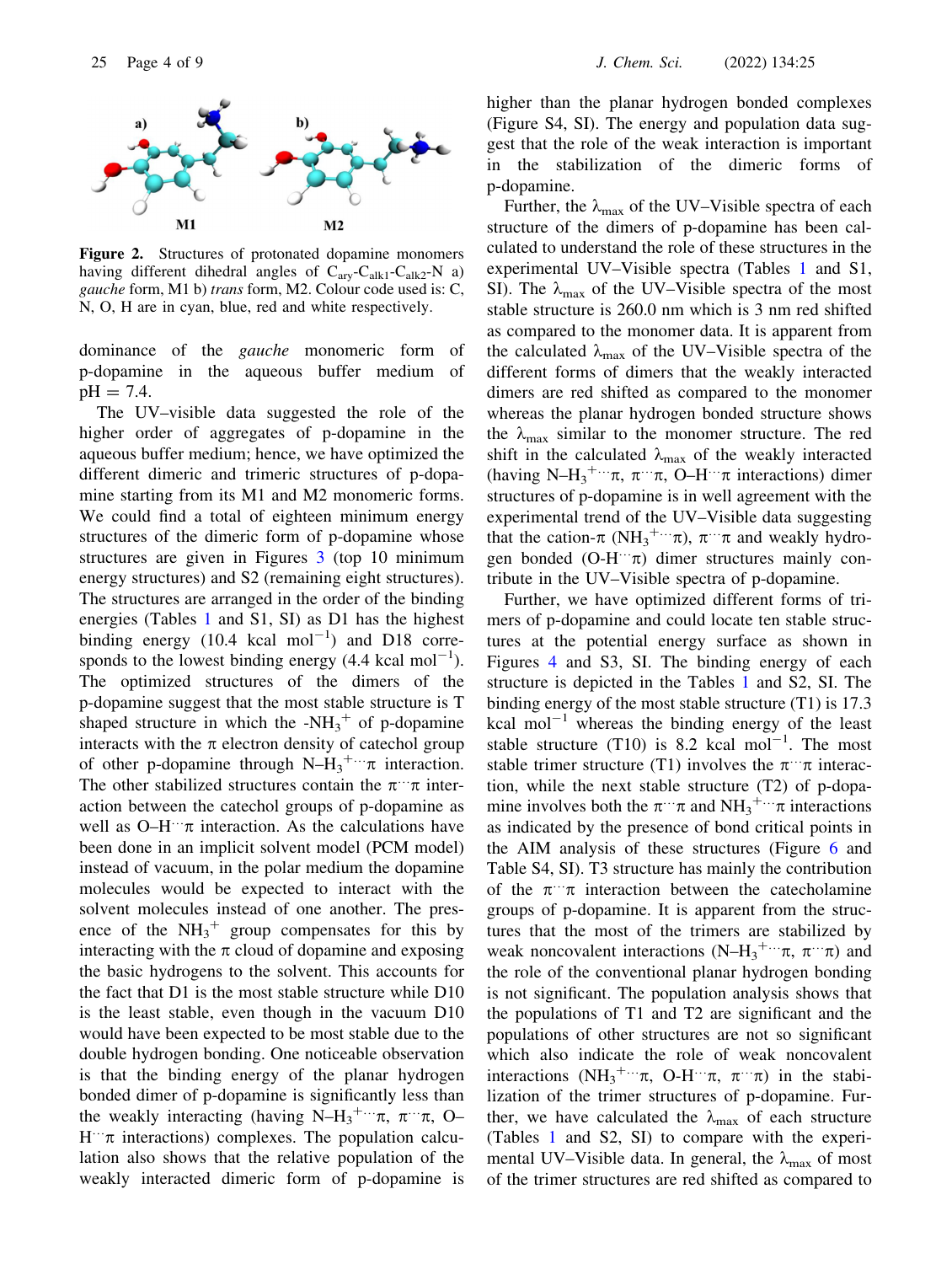

Figure 3. Structures of ten most stable conformers of dopamine dimers. Colour code used is: C, N, O, H are in cyan, blue, red and white respectively. The interactions have been shown with black dashed lines.

| Structure                                                           | M1    | M2.   | D1               | D2               | D <sub>3</sub>  | D4               | D5              | D6               | D7              | D8               | D9              | D <sub>10</sub>  |
|---------------------------------------------------------------------|-------|-------|------------------|------------------|-----------------|------------------|-----------------|------------------|-----------------|------------------|-----------------|------------------|
| $\Delta E$ (kcal mol <sup>-1</sup> )<br>$\lambda_{\max}$ (nm)       | 257.0 | 255.0 | $-10.4$<br>260.0 | $-9.9$<br>262.2  | $-9.7$<br>262.1 | $-8.4$<br>268.8  | $-8.2$<br>260.0 | $-8.0$<br>268.0  | $-7.5$<br>262.9 | $-7.3$<br>267.9  | $-7.1$<br>266.7 | $-6.8$<br>258.1  |
|                                                                     |       |       | T1               | T2               |                 | T3               |                 | T4               |                 | T5               |                 | T6               |
| $\Delta E$ (kcal mol <sup>-1</sup> )<br>$\lambda_{\text{max}}$ (nm) |       |       | $-17.3$<br>267.7 | $-16.1$<br>276.2 |                 | $-14.4$<br>267.2 |                 | $-13.9$<br>259.8 |                 | $-13.7$<br>274.7 |                 | $-13.1$<br>269.7 |

**Table 1.** Binding energy  $\Delta E$  (kcal mol<sup>-1</sup>) and  $\lambda_{\text{max}}$  (nm) of each structure of the dimer and trimer clusters of p-dopamine.

monomer as well as dimer structures. It is apparent from the data that those trimer structures which have more  $N-H_3^{\text{+}}$  interaction (T2 and T9) have more red shifted  $\lambda_{\text{max}}$  compared to those species which have  $\pi$ … $\pi$  and O-H… $\pi$  interactions. The increase in the red shift of the  $\lambda_{\text{max}}$  value with the increase of the cluster size of p-dopamine is in the correlation with the experimental data. The quantum chemical calculations and experimental data suggest that weak noncovalent interactions  $(N-H_3^{+\cdots}\pi, \pi^{+\cdots}\pi$  and  $O-H^{+\cdots}\pi$  interactions) contribute in the aggregation of the p-dopamine in its ground state and the contribution of the higher order of clusters in its UV–Visible spectra increases with the concentration.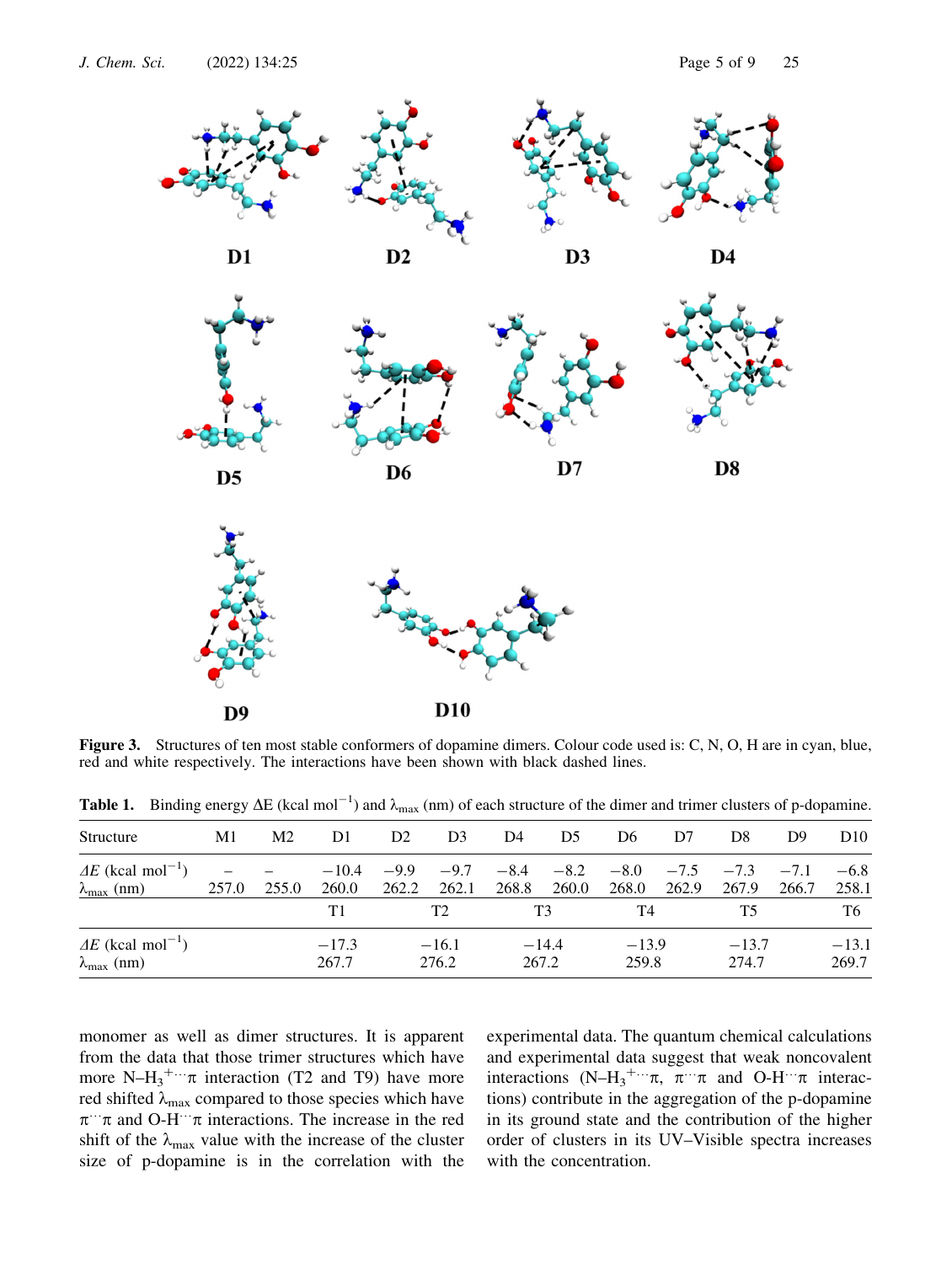

**T6** 

Figure 4. Structures of six most stable conformers of dopamine trimers. Colour code used is: C, N, O, H is in cyan, blue, red and white respectively. The interactions have been shown with black dashed lines.

Finally, we have investigated the nature of weak interactions of the dimer and trimer structures of p-dopamine by doing the AIM calculations of each structure. Figures 5, 6, S5–S7, SI depict the molecular graphs of the electron densities for the different optimized structures of dimers and trimers. The values of the electron density ( $\rho$ ), Laplacian ( $\nabla^2$ ), total electronic energy (H) and its components, potential energy (V) and local kinetic energy (G) at the bond critical points (BCP) for dimers and trimers are shown in Tables S3 and S4 (SI), respectively. A  $(3, -1)$  BCP with a positive Laplacian indicates the presence of noncovalent interactions and a  $(3, +1)$  ring critical point (RCP) along with the BCP indicates the presence of a cyclic structure. The topological parameters for all the interactions are in the range of noncovalent interactions.<sup>38,39</sup> D1 shows BCP for several C–H<sup> $\dots$ </sup>C,

 $N-H_3^{\text{+...}}C$  and  $N-H^{\text{...}}O$  contacts, which show the presence of  $\pi$ <sup>...</sup> $\pi$ , cation- $\pi$  and linear intermolecular hydrogen bonding in the structure. There are  $(3, +1)$ BCPs present between the N– $H_3^{\text{+}}$  C and C–H<sup>…</sup>C contacts which show the cyclic structure. D2 shows the presence of BCPs for the N–H…O and C–H…C contacts showing the presence of N–H…O and C–H… $\pi$ contacts. D2 structure does not have the N-H<sub>3</sub><sup>+...</sup> $\pi$ contact like in D1; hence the stabilization of D2 is less than D1. Similar to D2, D3, D4 and D5 depict BCPs for C–H…C and N–H…O contacts but do not possess BCP for N- $H_3^{\text{+}}$   $\pi$  contacts. D7 and D10 have the conventional planar hydrogen bonds and do not possess any weak noncovalent interactions like N–  $H_3^{\text{+...}}\pi$ , C–H<sup>…</sup> $\pi$  contacts. However, the binding energies of these planar conventional hydrogen bonded structures are lesser than the structure which is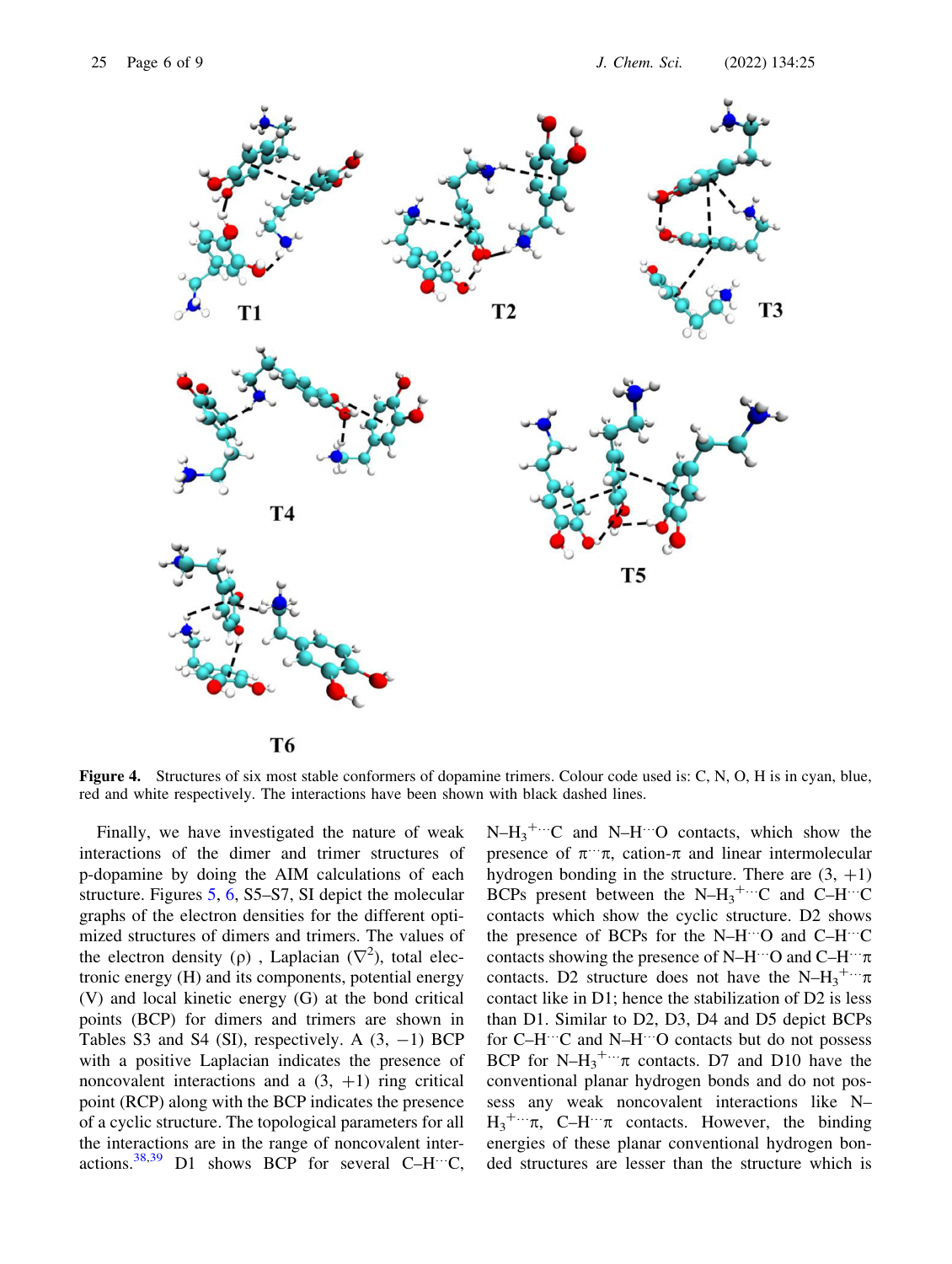

Figure 5. Molecular graphs of the topologies of electron densities for the two most stable dimers of p-dopamine.



Figure 6. Molecular graphs of the topologies of electron densities for the two most stable trimers of p-dopamine.

hydrogen bonded along with having weak noncovalent interactions, suggesting that noncovalent interactions cooperate the formation of strong hydrogen bonds. Hence, the cooperative effect of the noncovalent interactions along with the hydrogen bonding is important in the stabilization of the p-dopamine dimers. The molecular graphs of all the trimer structures have noncovalent interactions  $N-H_3^{\dots} \pi$ , C- $H^{\cdots}\pi$ ,  $\pi^{\cdots}\pi$  along with the N–H<sup> $\cdots$ </sup>O hydrogen bond. We could not find any trimer structure which has the pure conventional N–H…O hydrogen bond without the contribution from the noncovalent interactions suggesting the importance of the weak noncovalent interactions in the stabilization of the higher order of clusters of p-dopamine.

### 4. Conclusions

The intensity of the UV–Visible spectra of p-dopamine increases and shows the red shift with the increasing concentrations of p-dopamine. The change in the UV–Visible spectra of p-dopamine suggests that the aggregation of p-dopamine takes place in the aqueous medium. The quantum chemical calculation and AIM analysis of the different dimer and trimer structures of p-dopamine suggest the presence of N–  $H_3^{\text{+...}}\pi$ , C–H… $\pi$ ,  $\pi$ … $\pi$  weak interactions along with the conventional N–H…O hydrogen bond. The calculated peak positions of the UV–Visible spectra of different clusters show that the higher order clusters show red shifted peak position compared to the monomer and the red shifted peak is more evident in the clusters having noncovalent interactions. These studies show that the role of the noncovalent interaction is important in the stabilization of the aggregated form of the p-dopamine.

#### Supplementary Information (SI)

Emission spectra of p-dopamine in buffer, structures of the less stable dimer and trimer structures of p-dopamine, the binding energies and  $\lambda_{\text{max}}$  of the less stable structures, the population analysis of the less stable dimers and trimers, the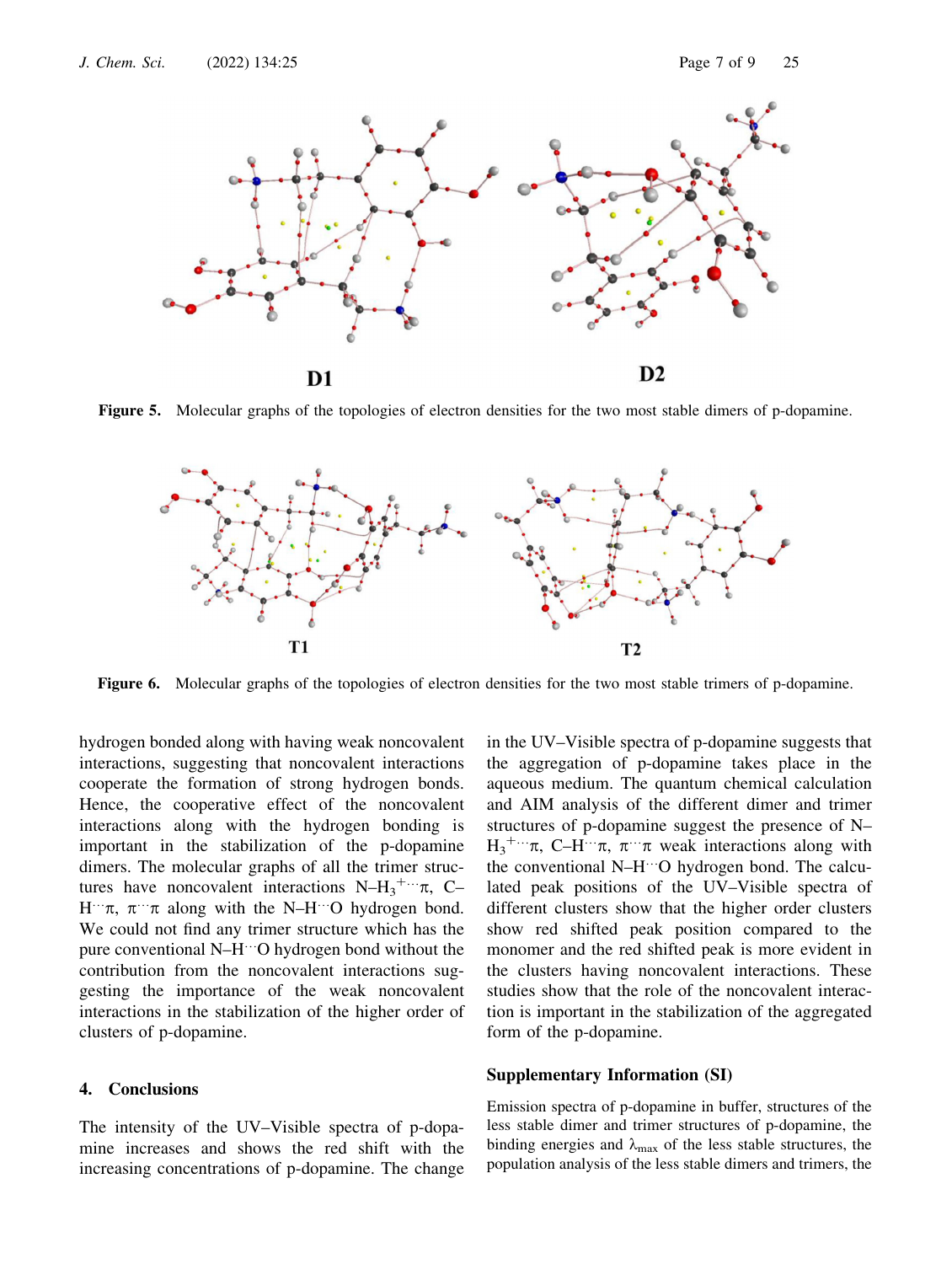molecular topology graphs of the electron densities of the less stable structures and the values of the parameters for the bond critical points for all the dimer and trimer structures of p-dopamine, the optimised coordinates of the monomers, D1 and T1 of p-dopamine. Supplementary information is available at www.ias.ac.in/chemsci

#### References

- 1. Korshunov K S, Blakemore L J and Trombley P Q 2017 Dopamine: a modulator of circadian rhythms in the central nervous system Front. Cell. Neurosci. 11 91
- 2. Jaber M, Robinson S W, Missale C and Caron M G 1996 Dopamine receptors and brain function Neuropharmacology 35 1503
- 3. Lot T Y 1993 Mechanisms of action of dopamine in the peripheral nervous system of chicks and rats J. Pharm. Pharmacol. 45 896
- 4. Rubí B and Maechler P 2010 Minireview: new roles for peripheral dopamine on metabolic control and tumor growth: let's seek the balance Endocrinology 151 5570
- 5. Murty V P, Tompary A, Adcock R A and Davachi L 2017 Selectivity in postencoding connectivity with high-level visual cortex is associated with rewardmotivated memory J. Neurosci. 37 537
- 6. Alcaro A, Huber R and Panksepp J 2007 Behavioral functions of the mesolimbic dopaminergic system: an affective neuroethological perspective Brain Res. Rev. 56 283
- 7. Marsden C A 2006 Dopamine: the rewarding years Br. J. Pharmacol. 147(Suppl 1) S136
- 8. Thorp J, Clewett D and Riegel M 2020 Two routes to incidental memory under arousal: dopamine and norepinephrine J. Neurosci. 40 1790
- 9. Burbulla L F, Song P, Mazzulli J R, Zampese E, Wong Y C, Jeon S, et al. 2017 Dopamine oxidation mediates mitochondrial and lysosomal dysfunction in Parkinson's disease Science 357 1255
- 10. Surmeier D J, Obeso J A and Halliday G M 2017 Selective neuronal vulnerability in Parkinson disease Nat. Rev. Neurosci. 18 101
- 11. Meisenzahl E M, Schmitt G J, Scheuerecker J and Möller H J 2007 The role of dopamine for the pathophysiology of schizophrenia Int. Rev. Psychiatry 19 337
- 12. Cabezas C, Peña I, López J C and Alonso J L 2013 Seven conformers of neutral dopamine revealed in the gas phase J. Phys. Chem. Lett. 4 486
- 13. Urban J J, Cronin C W, Roberts R R and Famini G R 1997 Conformational preferences of 2-phenethylamines: A computational study of substituent and solvent effects on the intramolecular amine-aryl interactions in charged and neutral 2-phenethylamines J. Am. Chem. Soc. 119 12292
- 14. Fausto R, Ribeiro M J S and de Lima J J P 1999 A molecular orbital study on the conformational properties of dopamine [1,2-benzenediol-4(2-aminoethyl)] and dopamine cation J. Mol. Struct. 484 181
- 15. Callear S K, Johnston A, McLain S E and Imberti S 2015 Conformation and interactions of dopamine hydrochloride in solution J. Chem. Phys. 142 014502
- 16. Bustard T M and Egan R S 1971 The conformation of dopamine hydrochloride Tetrahedron 27 4457
- 17. Bergin R and Carlstrom D 1968 The structure of the catecholamines: II: The crystal structure of dopamine hydrochloride Acta Cryst. B 24 1506
- 18. Giesecke J 1980 Refinement of the structure of dopamine hydrochloride Acta Cryst. B 36 178
- 19. Park S, Lee N S, Lee S J B and o T K C S, 2000 Vibrational analysis of dopamine neutral base based on density functional force field Bull. Korean Chem. Soc. 21 1035
- 20. Lagutschenkov A, Langer J, Berden G, Oomens J and Dopfer O 2011 Infrared spectra of protonated neurotransmitters: dopamine Phys. Chem. Chem. Phys. 13 2815
- 21. Zhai C, Ma H, Sun F, Li L and Song A 2016 Experimental and theoretical study on the interaction of dopamine hydrochloride with H2O J. Mol. Liq. 215 481
- 22. Berfield J L, Wang L C and Reith M E 1999 Which form of dopamine is the substrate for the human dopamine transporter: the cationic or the uncharged species? J. Biol. Chem. 274 4876
- 23. Granot J 1976 Nmr studies of catecholamines. Acid dissociation equilibria in aqueous solutions FEBS Lett. 67 271
- 24. Solmajer P, Kocjan D and Solmajer T 1983 Conformational study of catecholamines in solution Z. Naturforsch. C 38 758
- 25. Alagona G and Ghio C 1996 The effect of intramolecular H-bonds on the aqueous solution continuum description of the N-protonated form of dopamine Chem. Phys. 204 239
- 26. Nagy P I, Alagona G and Ghio C 1999 Theoretical studies on the conformation of protonated dopamine in the gas phase and in aqueous solution J. Am. Chem. Soc. 121 4804
- 27. de Moraes E E, Tonel M Z, Fagan S B and Barbosa M C 2019 Density functional theory study of  $\pi$ -aromatic interaction of benzene, phenol, catechol, dopamine isolated dimers and adsorbed on graphene surface J. Mol. Model. 25 302
- 28. Durdagi S, Salmas R E, Stein M, Yurtsever M and Seeman P 2016 Binding interactions of dopamine and apomorphine in D2high and D2low states of human dopamine D2 receptor using computational and experimental techniques ACS Chem. Neurosci. 7 185
- 29. Bueschbell B, Barreto C A V, Preto A J, Schiedel A C and Moreira I S 2019 A complete assessment of dopamine receptor- ligand interactions through computational methods Molecules 24 1196
- 30. Floresca C Z and Schetz J A 2004 Dopamine receptor microdomains involved in molecular recognition and the regulation of drug affinity and function J. Recept. Signal Transduct. Res. 24 207
- 31. Salmas R E, Yurtsever M, Stein M and Durdagi S 2015 Modeling and protein engineering studies of active and inactive states of human dopamine D2 receptor (D2R)